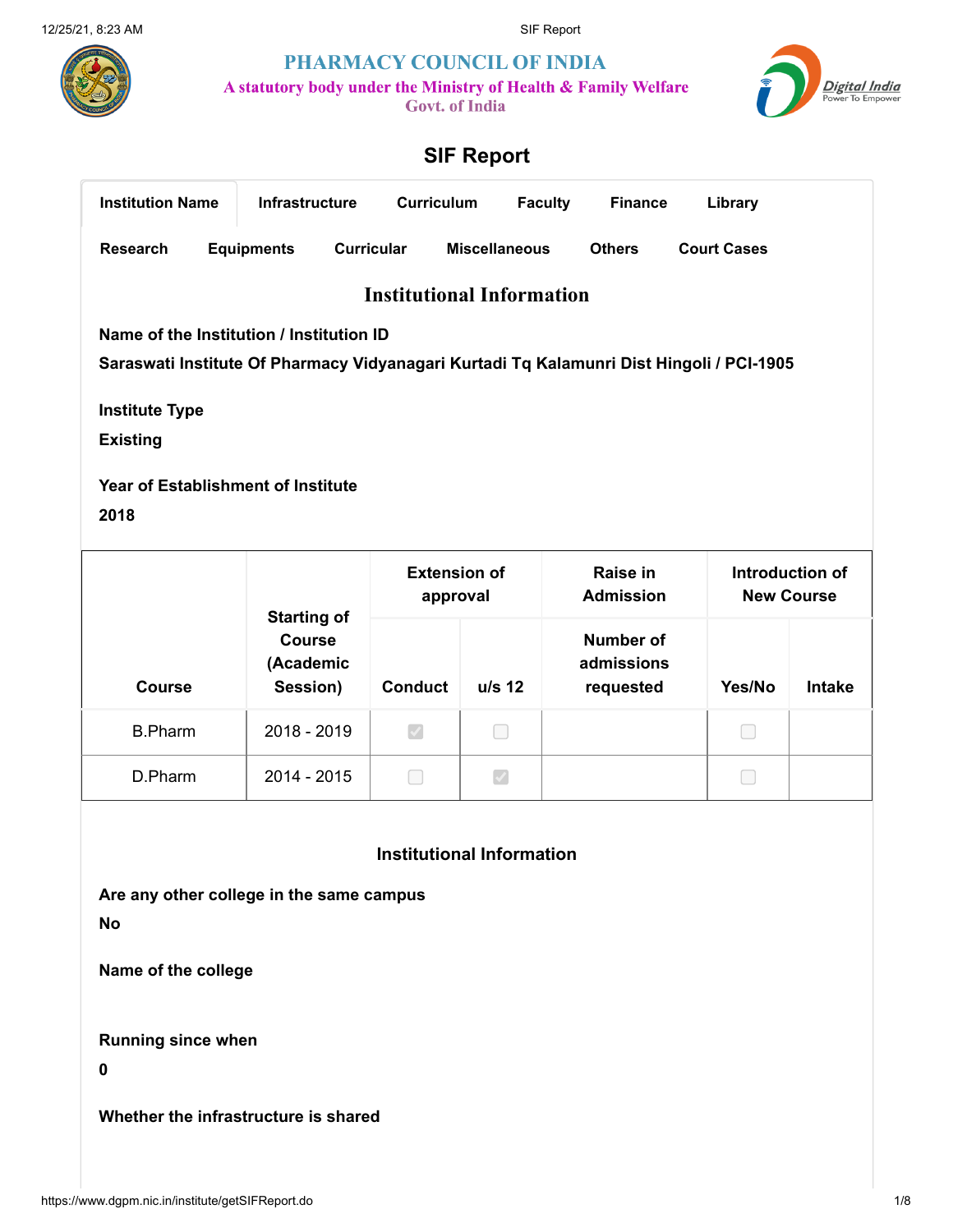House no./ Bld. No./ Apt. No Kurtadi

Street/ Road/ Lane

Vidyanagri At Kurtadi Tal Kalamnuri Dist Hingoli

Area/locality/sector

Near Waranga Phata

Landmark

Maharashtra

State/UT

MAHARASHTRA

**District** 

HINGOLI

Block

Gram Panchayat

Kurtadi

Village

Kurtadi

Police Station

Balapur

Pin Code

431701

Post Office

Kurtadi

Telephone No

74041973

STD code

02462

Fax No

287781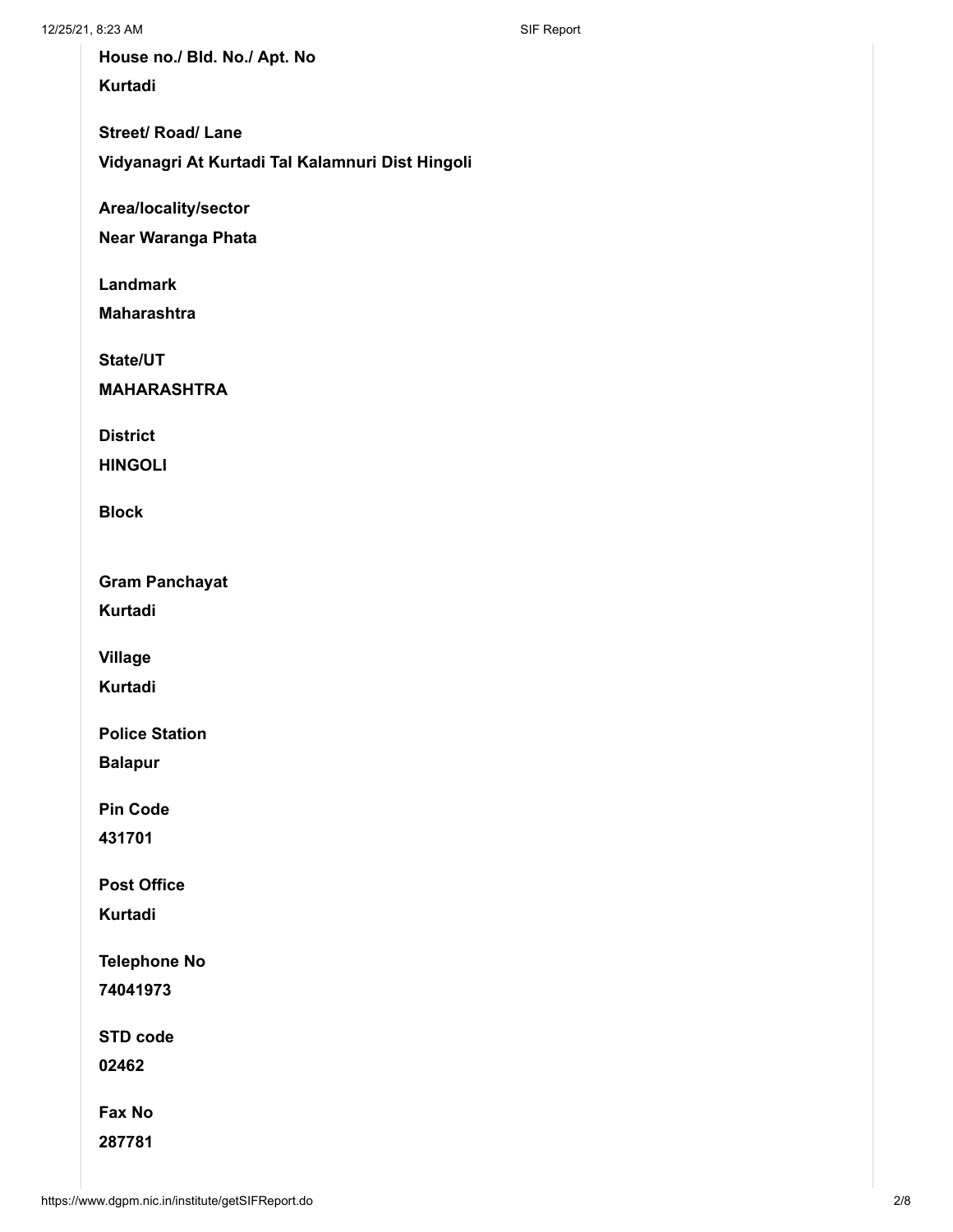| <b>Email ID</b>                                                        |
|------------------------------------------------------------------------|
| siopk2014@gmail.com                                                    |
| Web site of institution                                                |
| www.saraswatipharmaz.org                                               |
|                                                                        |
| <b>Nearest Railway Station</b>                                         |
| <b>Nanded</b>                                                          |
| <b>Airport</b>                                                         |
| <b>Nanded</b>                                                          |
|                                                                        |
| Details of the Society/Trust/ Management                               |
| Status of the course conducting body                                   |
| <b>Private</b>                                                         |
|                                                                        |
| Name, address of the Society/Trust/ Management                         |
| Baliraja Ekatmik Graminvikas Bahuuddeshiya Sanstha Vasant Nagar Nanded |
| House no./ Bld. No./ Apt. No                                           |
| <b>Vasant Nagar</b>                                                    |
|                                                                        |
| <b>Street/ Road/ Lane</b>                                              |
| <b>Vasant Nagar</b>                                                    |
| Area/locality/sector                                                   |
| Near Rajashree Shahu Vidyalay                                          |
|                                                                        |
| <b>Landmark</b>                                                        |
|                                                                        |
| State/UT                                                               |
| <b>MAHARASHTRA</b>                                                     |
| <b>District</b>                                                        |
| <b>NANDED</b>                                                          |
|                                                                        |
| <b>Block</b>                                                           |
|                                                                        |
| <b>Gram Panchayat</b>                                                  |
| <b>Nanded</b>                                                          |
|                                                                        |
| <b>Village</b>                                                         |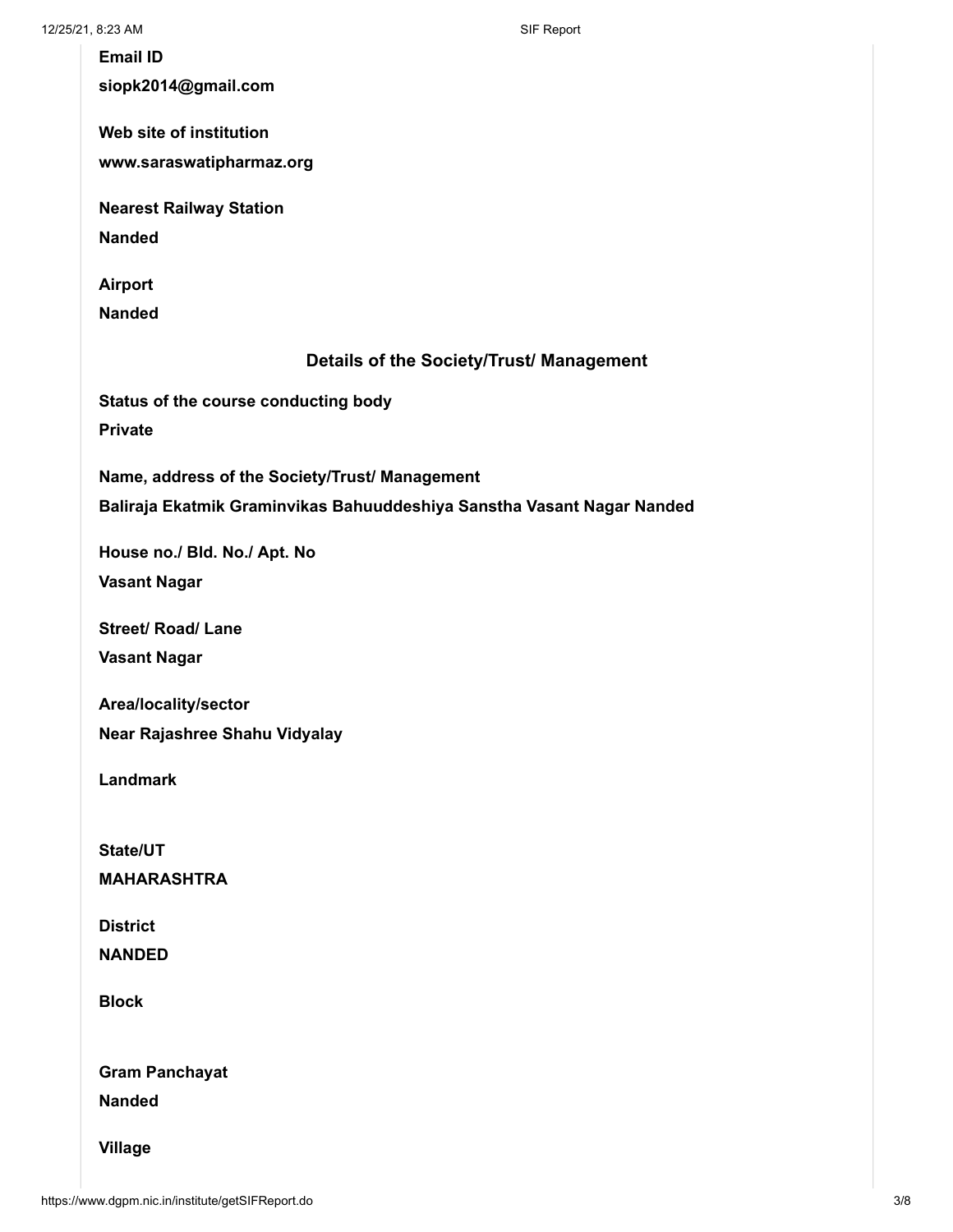Nanded

Police Station

Nanded

Pin Code

431601

Post Office

Nanded

Telephone No

285844

STD code

02462

Mobile No

9011550111

Fax No

287781

Email ID

sksagars@yahoo.co.in

Web site of trust/society

www.saraswatipharmaz.org

Nearest Railway Station

Nanded

Airport

Nanded

#### Registration certificate of the society

[View \(getmongoPdfFile.do?renreceiptid=e1be22a3-50a2-49b2-b0fa](https://www.dgpm.nic.in/institute/getmongoPdfFile.do?renreceiptid=e1be22a3-50a2-49b2-b0fa-d63a26cac31a&tablename=societyregistrationcertificate)d63a26cac31a&tablename=societyregistrationcertificate)

#### Details of Head of Institution

#### Appointment letter

[View \(getmongoPdfFile.do?renreceiptid=066b6c0d-6abc-4d69-b5a7-666bb79fc6c8&tablename=headofinst\)](https://www.dgpm.nic.in/institute/getmongoPdfFile.do?renreceiptid=066b6c0d-6abc-4d69-b5a7-666bb79fc6c8&tablename=headofinst)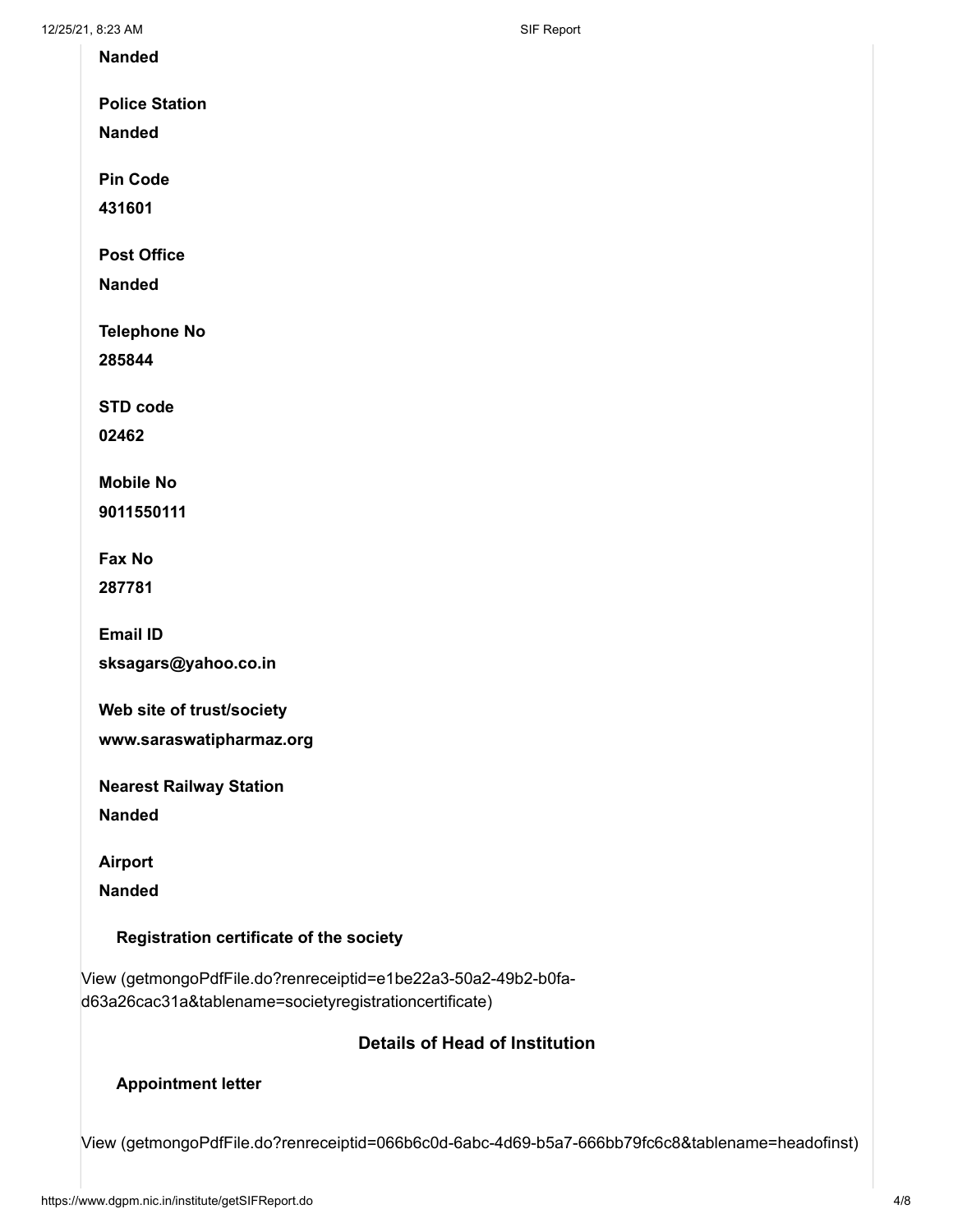Name of the Head of the Institution

Dr. Biradi Mahesh

House no./ Bld. No./ Apt. No Laxmi Nivas

Street/ Road/ Lane

Swayavar Mangal Karyala Road

Area/locality/sector

Radhika Nagar

Landmark

Nanded

State/UT

MAHARASHTRA

**District** 

NANDED

Block

Gram Panchayat

Nanded

Village

Nanded

Police Station

Nanded

Pin Code

431601

Post Office

Nanded

Telephone No

287781

STD code

02462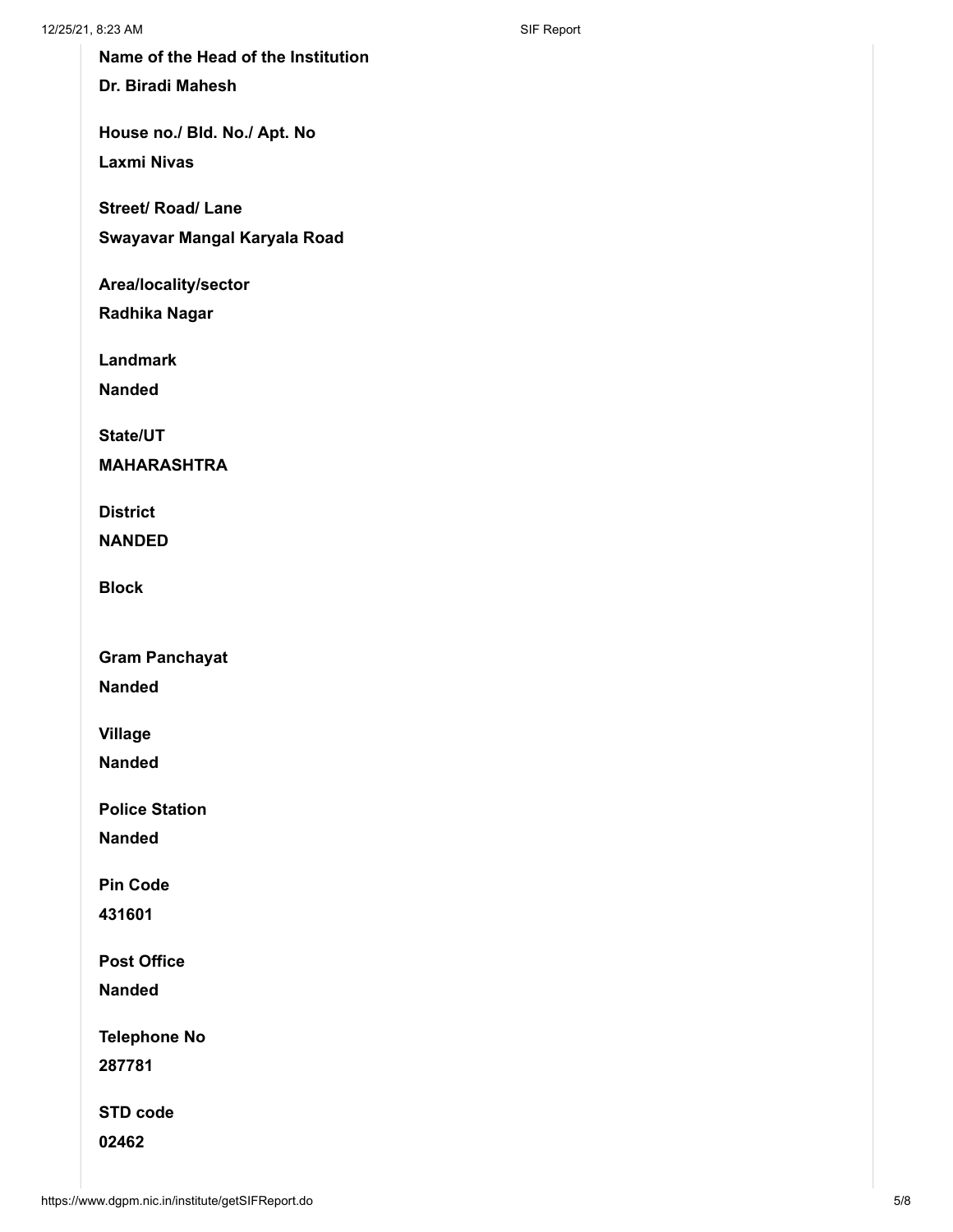12/25/21, 8:23 AM SIF Report

| <b>Mobile No</b>               |
|--------------------------------|
| 9960332200                     |
|                                |
| Fax No                         |
| 287781                         |
|                                |
| <b>Email ID</b>                |
| siopk2014@gmail.com            |
|                                |
| <b>Nearest Railway Station</b> |
| <b>Nanded</b>                  |
|                                |

Airport

Nanded

## Current Approval Status

|                |                       | <b>Course conduct</b> |                         |               |                                    |                                    |  |  |  |  |
|----------------|-----------------------|-----------------------|-------------------------|---------------|------------------------------------|------------------------------------|--|--|--|--|
| <b>Course</b>  | <b>Approval For</b>   | Year                  | <b>Academic Session</b> | <b>Intake</b> | <b>Actually</b><br><b>Admitted</b> | <b>Sanctioned</b><br><b>Intake</b> |  |  |  |  |
| <b>B.Pharm</b> | <b>Course Conduct</b> | 4                     | 2022 - 2023             | 100           | 100                                | 100                                |  |  |  |  |
| D.Pharm        | Extension             |                       |                         |               |                                    |                                    |  |  |  |  |

M Pharm (Specializations) M Pharm (Specializations)

### Uploaded Last IR with compliance

[View \(getmongoPdfFile.do?renreceiptid=6dee4c55-95c0-4391-af38-](https://www.dgpm.nic.in/institute/getmongoPdfFile.do?renreceiptid=6dee4c55-95c0-4391-af38-971c2c120fda&tablename=lastircompliance) 971c2c120fda&tablename=lastircompliance)

## Details of Pharmacy Educations Regulatory Charges for Affiliation Paid

| Name of The Course | <b>Pharmacy Educations Regulatory Charges for Affiliation Paid up to</b> |
|--------------------|--------------------------------------------------------------------------|
| B.Pharm            | 2020                                                                     |
| D.Pharm            | 2020                                                                     |

Uploaded Proof of Pharmacy Educations Regulatory Charges for Affiliation paid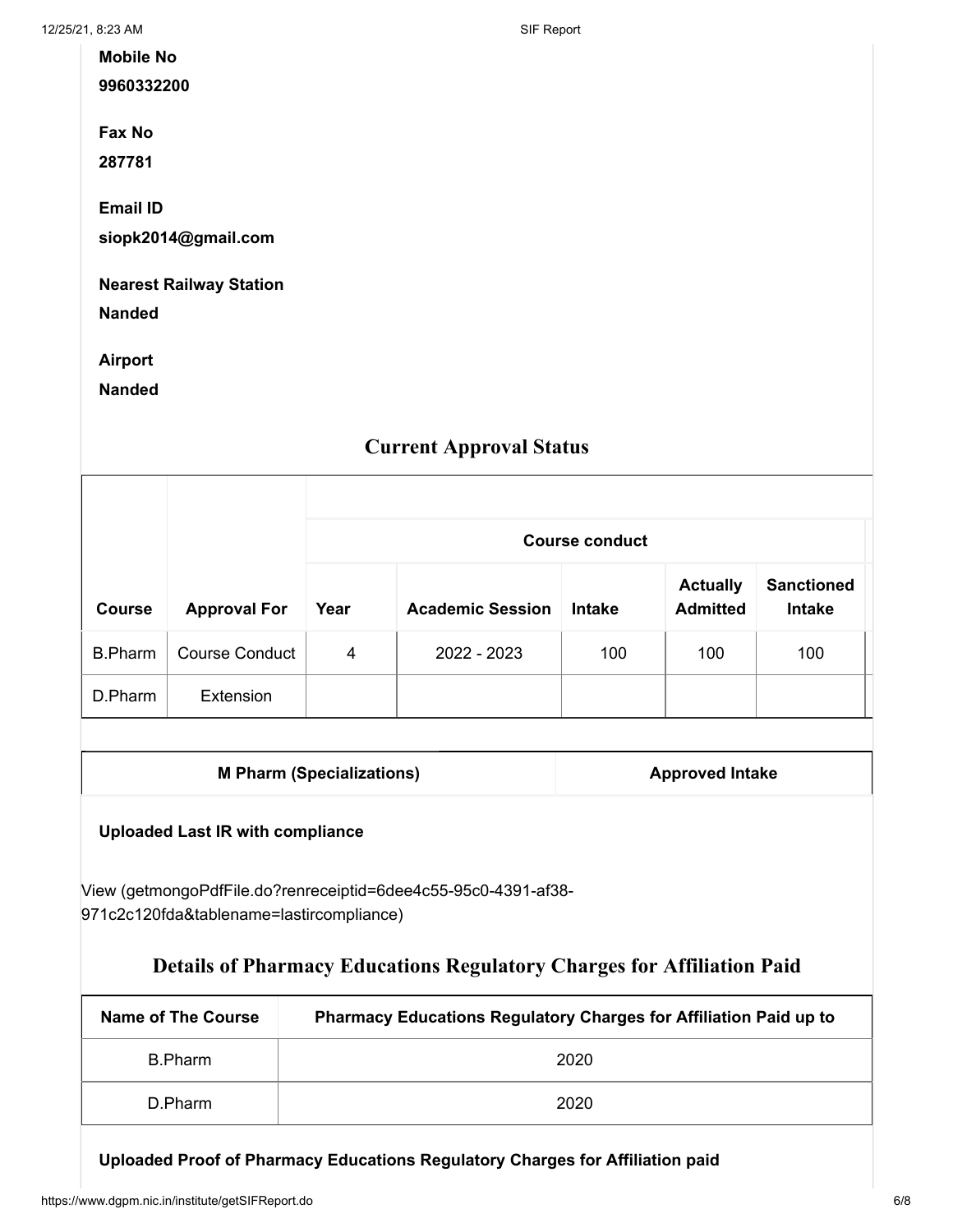[View \(getmongoPdfFile.do?renreceiptid=e0a09c28-4e8f-44b7-bc6b-a31360fa01e1&tablename=afficiationfee\)](https://www.dgpm.nic.in/institute/getmongoPdfFile.do?renreceiptid=e0a09c28-4e8f-44b7-bc6b-a31360fa01e1&tablename=afficiationfee)

Pending Service Tax Paid No

D.D Number

D.D Date

Amount(Rs.)

## Admission details for the Past Three Years for the courses conducted by the institution

| Name of The<br><b>Course</b> | <b>Sanctioned Intake</b> |                   |              | Actual No. of<br><b>Admissions</b> |                   |                   | <b>Remarks</b>                |  |
|------------------------------|--------------------------|-------------------|--------------|------------------------------------|-------------------|-------------------|-------------------------------|--|
|                              | 2021<br>۰<br>2022        | 2020<br>۰<br>2021 | 2019<br>2020 | 2021<br>۰<br>2022                  | 2020<br>۰<br>2021 | 2019<br>۰<br>2020 |                               |  |
| <b>B.Pharm</b>               | 100                      | 100               | 100          | 100                                | 100               | 60                | Intake excluding EWS and TFWS |  |
| D.Pharm                      | 60                       | 60                | 60           | 60                                 | 60                | 60                | Intake excluding EWS and TFWS |  |

## Details of Examining Authority for the course

| Name of<br><b>The</b><br>Course | <b>Examine Authority</b>                                                                      | Email                     | <b>Phone</b><br><b>Number</b> |
|---------------------------------|-----------------------------------------------------------------------------------------------|---------------------------|-------------------------------|
| B.Pharm                         | The Registrar Swami Ramanand Teerth<br>Marathwada University Dnyanteerth<br>Vishnupuri Nanded | srtmunregistrar@gmail.com | 02462229246                   |
| D.Pharm                         | The Secretary Maharashtra State Board of<br><b>Technical Education Mumbai</b>                 | secretary@msbte.com       | 02226471255                   |

#### Appendix - III

[Click to View Appendix - III \(getmongoPdfFile.do?renreceiptid=e9e7f7f3-e4fe-496d-ae42](https://www.dgpm.nic.in/institute/getmongoPdfFile.do?renreceiptid=e9e7f7f3-e4fe-496d-ae42-b583523cfcb0&tablename=appendix_c) b583523cfcb0&tablename=appendix\_c)

## Accreditation Information